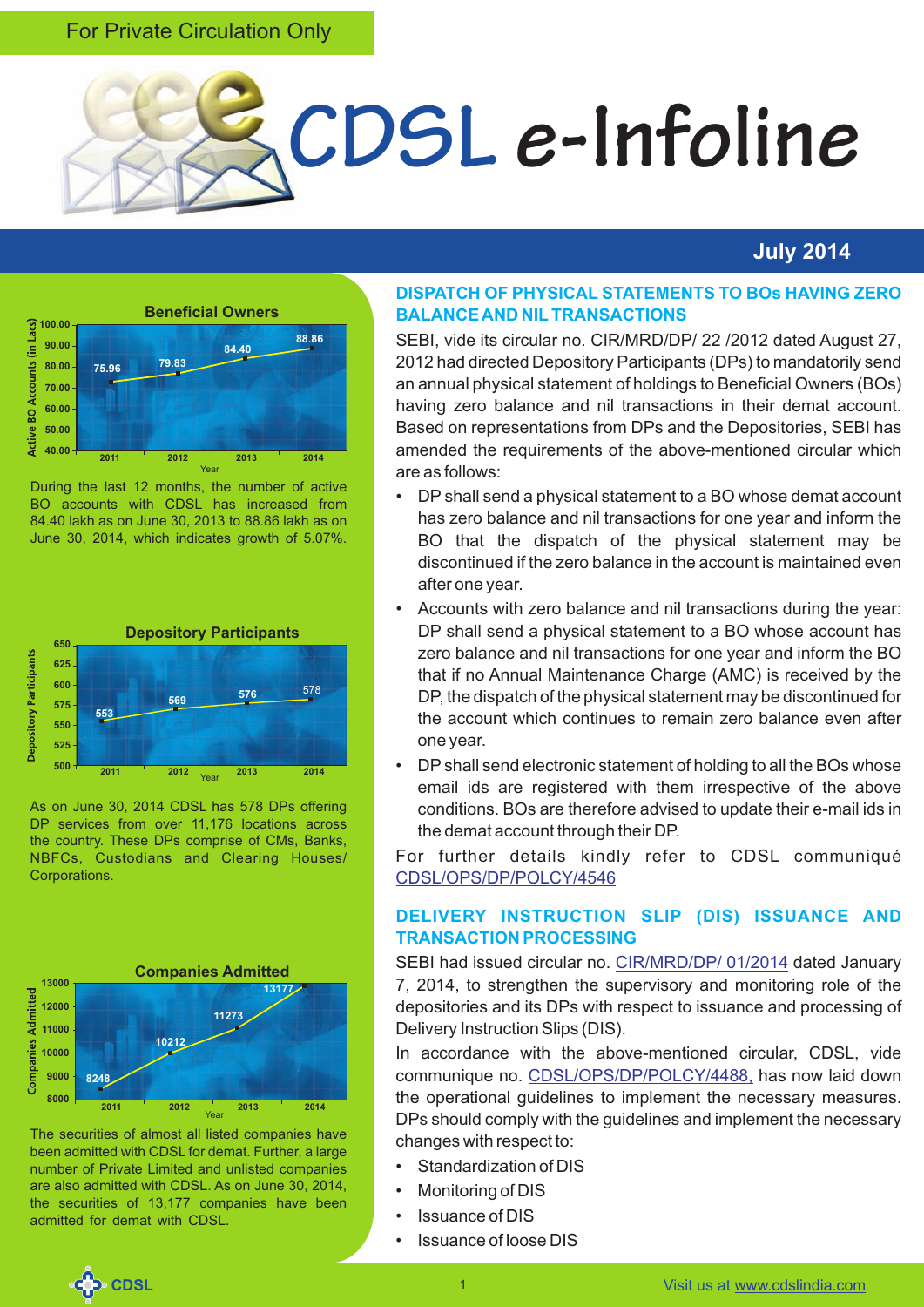## **CDSL e-Infoline**

- Entry of lost / misplaced DIS serial numbers
- Transaction Processing
- Scanned images of DIS

Further,SEBI, vide its circular *CIR/MRD/DP/ 22 /2014* dated July 4, 2014, has extended the date for implementation of the abovementioned circular to October 01, 2014.

#### **PARTICIPATION OF FOREIGN PORTFOLIO INVESTORS (FPIs) IN THE CURRENCY DERIVATIVES SEGMENT**

Foreign Portfolio Investors are individuals or institutions not resident in India and registered with SEBI as per the specified guidelines. As per SEBI circular no. CIR/MRD/DP/20/2014, dated June 20, 2014, FPIs who are eligible to invest in securities are now allowed to participate in the Currency Derivatives [segment. For further details, kindly refer to communiqué no.](https://www.cdslindia.com/publications/commprocedure.aspx?eventid=DP4524) . CDSL/OPS/DP/POLCY/4524

#### **NSEL- REMITTANCE OF e-Gold AND e-Silver**

National Spot Exchange Limited (NSEL) had issued a Circular no. NSEL/DP/2014/024 dated May 23, 2014 about the remittance of e-Gold and e-Silver. As per the circular, NSEL has directly remitted 89.7070 percentage at Rs. 2935.9925 per unit of e-Gold holdings and 70.4849 percent at Rs. 40.15796 per unit of e-Silver holdings. The total value of the amount issued is Rs.237 crores.

Further, NSEL has issued Circular no. NSEL/DP/2014/029 on June 30, 2014 wherein the remittance of Payment Tranche 2 (which is the final tranche) to unit holders holding free units of e-Gold has commenced at average rate of Rs. 2680.23326 per unit (i.e. per gram) for 10.2901 percent of holding. Hence, an amount of Rs. 275.79734 for every unit of e-Gold held is being released. With this, remittance of 100% e-Gold has been done.

<www.nationalspotexchange.com> . The details of the remittance has been placed on NSEL's website,

#### **KNOW YOUR CLIENT (KYC) REQUIREMENTS FOR FOREIGN PORTFOLIO INVESTORS (FPIs)**

SEBI, vide its circular no. CIR/IMD/FIIC/11/2014, dated June 16, 2014, has laid down the KYC requirements for FPIs. Designated Depository Participants (DDPs) are requested to strictly comply with the KYC requirements while opening FPI account. The KYC requirements are applicable for new as well as existing FPIs. For further details, kindly refer to CDSL communiqué number [CDSL/OPS/DP/POLCY/4506.](https://www.cdslindia.com/publications/commprocedure.aspx?eventid=DP4506)

#### **INVESTOR AWARENESS PROGRAMS (IAPs)**

During June 2014, CDSL BOPF Trust has conducted 18 IAPs across India in association with BSE Investor Protection Fund. DPs such as SBICAP Securities Ltd., HDFC Securities Limited, IL&FS Securities Services Ltd., Geojit BNP Paribas Financial Services Ltd., Anand Rathi Share & Stock Brokers Ltd., India Infoline Ltd., Karvy Stock Broking Ltd., Nirmal Bang Securities Limited., Sharekhan Limited., ASE Capital Market Ltd., also participated in these IAPs. Further, leading dailies such as Maharashtra Times, Janmabhoomi / Vyapaar, Sandesh, Goadoot etc. also contributed in making these IAPs a grand success. These programs were directed towards educating the investors about depository services, risk management and the Rajiv Gandhi Equity Savings Scheme (RGESS). For details of forthcoming IAPs, kindly visit [www.cdslindia.com.](www.cdslindia.com)



**Mr. Ranjit Mishra,** Zonal Head, HDFC Securities, addressing the audience at an IAP conducted at Tirupur, Tamil Nadu, jointly with CDSL BOPF and HDFC Securities Ltd. on 27.06.2014.



**Mr. Yamal Vyas,** Whole Time Member - Gujarat State Third Finance Commission, addressing the audience at an IAP conducted at Ahmedabad, Gujarat, jointly with CDSL BOPF, Ahmedabad Stock Exchange Ltd. and Sandesh daily on 09.06.2014.